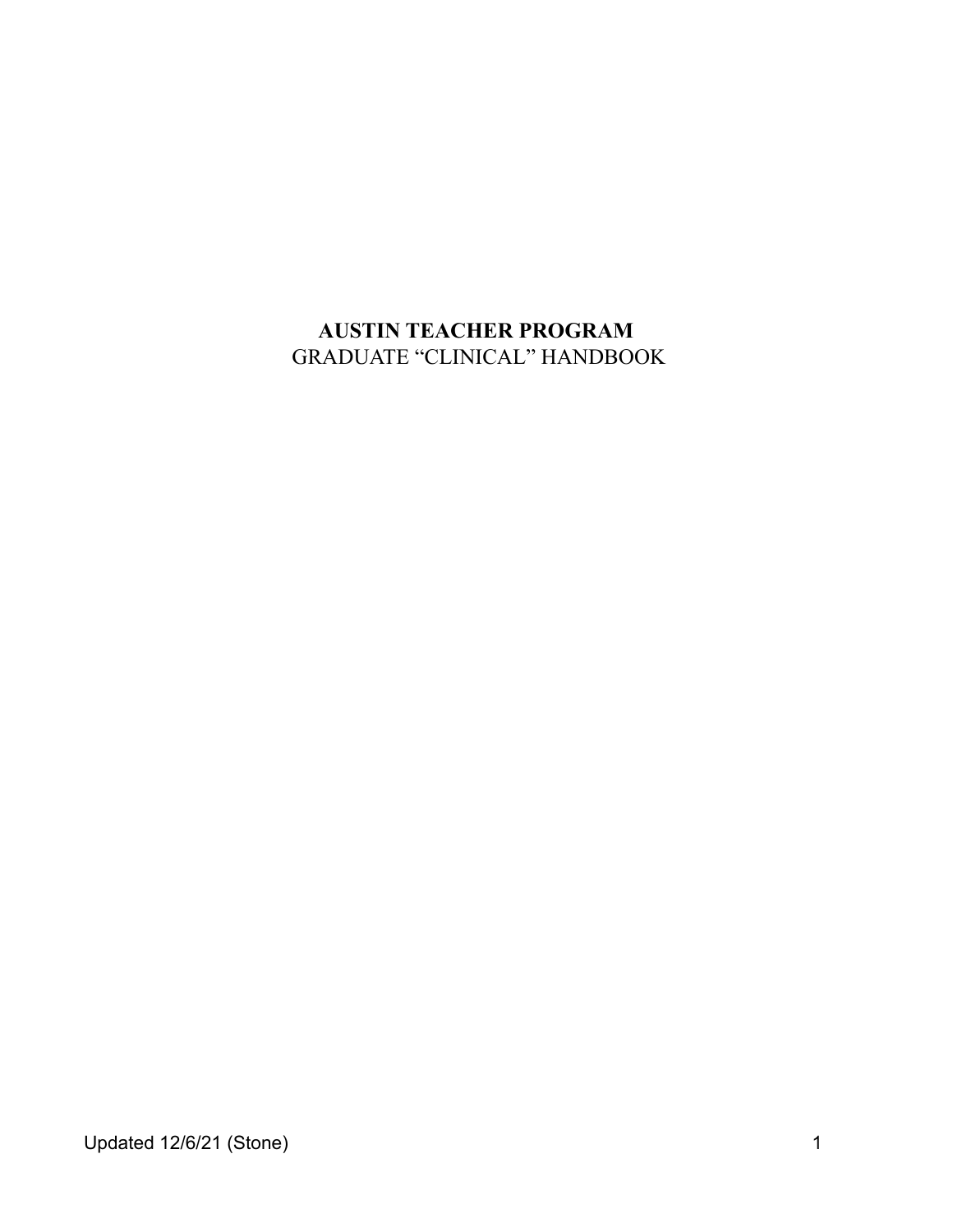#### **TABLE OF CONTENTS**

Foreword Introduction to the Austin Teacher Program Goals for Graduates of the Austin Teacher Program The Legal Status of Clinical Teacher Responsibilities of the Clinical Teacher Role of the Field Supervisor Role of the Mentor/Cooperating Teacher Role of the Principal Time Table and Suggestions for Induction Evaluation of the ATP Student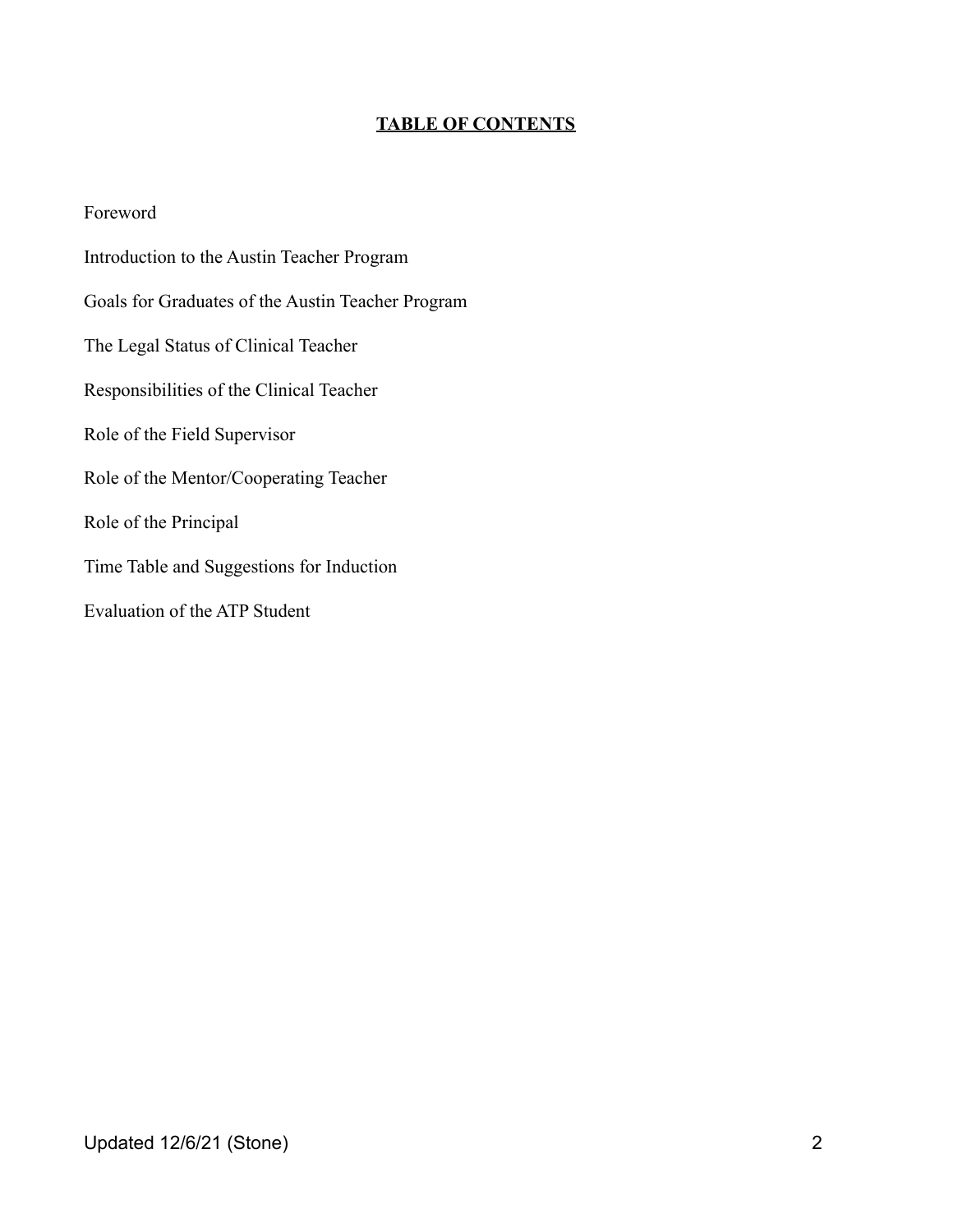### Foreword

The preparation of future teachers involves the collaboration of professional educators from both the college and the public school sectors. Since the graduate teaching experience is the capstone of the student's experiences in the Austin Teacher Program, it is important that all parties have a clear understanding of their responsibilities. This handbook is designed to provide information and guidelines for supervising teachers, principals and students in graduate clinical teaching experiences.

### Introduction to the Austin Teacher Program

The Austin Teacher Program (ATP) is a unique, innovative and flexible teacher education program. The five-year program culminates in a Master of Arts in Teaching degree and certification. All ATP Teachers (our title for 5th year students) have received Bachelor of Arts degrees and have completed the undergraduate phase of the ATP including coursework in their teaching field(s) (secondary teachers) or area of specialization (elementary teachers), and a series of education courses and field experiences organized to assist the students in developing professional competence.

Gordon's (1974) skill development ladder serves well to describe professional growth in the art of teaching, and provides a framework for understanding the organization of the ATP and for appreciating the value of a five year, developmental program. Gordon describes this growth as progressing from the "unconsciously unskilled," to "consciously unskilled," to "consciously skilled," to "unconsciously skilled." One advantage of a five-year program is that students have time to develop a pedagogical base by being involved in a variety of carefully planned learning and teaching experiences.

In the first undergraduate course, students are confronted with the complexities of education, thus making them aware of being "consciously unskilled" in the broad area of education. This awareness is further developed in the next course, during which students observe and experience for themselves the dynamics of teaching, thereby becoming aware of being "consciously unskilled." In the final undergraduate course, the students begin to make the transition from being "consciously unskilled" to being "consciously skilled" in regard to the selection and instruction of specific content. During these experiences students have accumulated an average of eighty hours of actual teaching experiences.

Students are admitted to the Austin Teacher Graduate Program only after meeting a series of rigorous criteria that include college grades, evaluations of performance in field experiences, and recommendations from faculty members.

In the graduate year, students engage in academic and professional studies focused on beginning professionals. The program culminates with a final semester of full-time teaching. The graduate teaching experience fosters the students' development toward becoming "unconsciously skilled" and functioning as professional educators.

While the ATP Faculty acknowledges that no two graduates are the same, there are common characteristics we desire our graduates to possess. These characteristics provide a set of specific goals that describe what is expected of graduates of the Program. Periodically throughout the Program, students are asked to evaluate their development toward these goals. Their self-evaluation, along with the ATP faculty's analysis of the student's progress toward these goals is considered in the decisions for admission to the Austin Teacher Program and to the Graduate Program.

Updated 12/6/21 (Stone) 3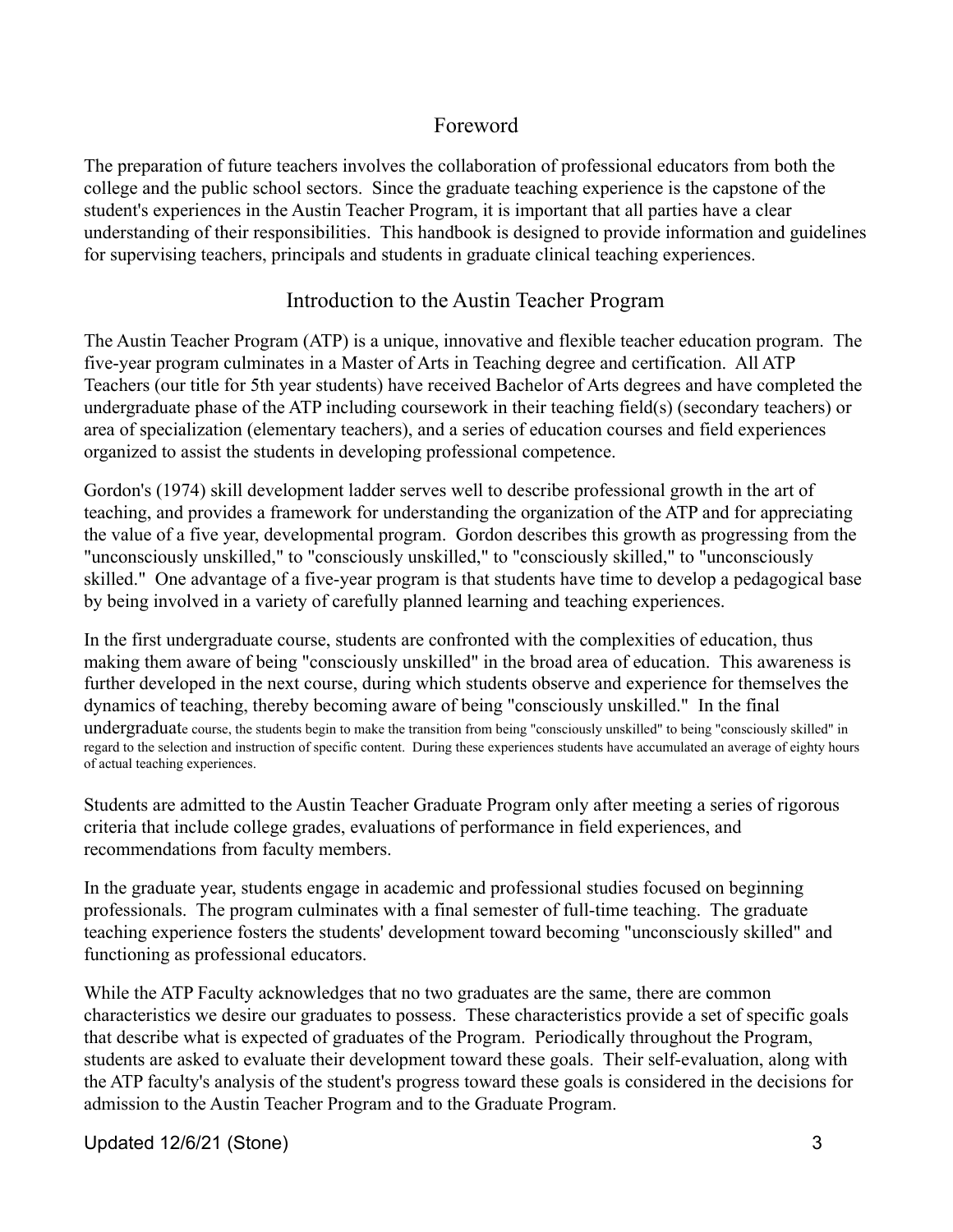# Goals for graduates of the Austin Teacher Program

1. The Austin Teacher draws from a strong beginning professional knowledge base of content, pedagogy, and assessment to provide relevant and meaningful learning experiences for all learners.

2. The Austin Teacher effectively uses a variety of resources, including technology, to plan, implement, and assess instruction.

3. The Austin Teacher acknowledges, appreciates, and appropriately responds to the diversity that learners bring to the classroom.

4. The Austin Teacher demonstrates effective professional and interpersonal communication.

5. The Austin Teacher demonstrates knowledge of the purposes and values of education and the often conflicting viewpoints regarding these.

6. The Austin Teacher demonstrates a commitment to continue learning and improving, to contribute to the profession, and to maintain professional ethics and personal integrity.

# Legal Status of Clinical Teachers

Clinical teachers are generally considered to hold the same status as regular classroom teachers. However, there are certain legal restrictions imposed upon them by the state in the following areas:

Corporal Punishment - Under no circumstances are clinical teachers allowed to administer corporal punishment. It is expressly prohibited by the state.

The actual text of the Texas School Code covering clinical teachers is found in Chapter 22, Subchapter B: Civil Immunity of the Texas Education Code. This section places clinical teachers in the same category as classroom teachers in terms of both immunity from civil liability and disciplinary proceedings for professional employees as described in section 22.0511 and 22.0512.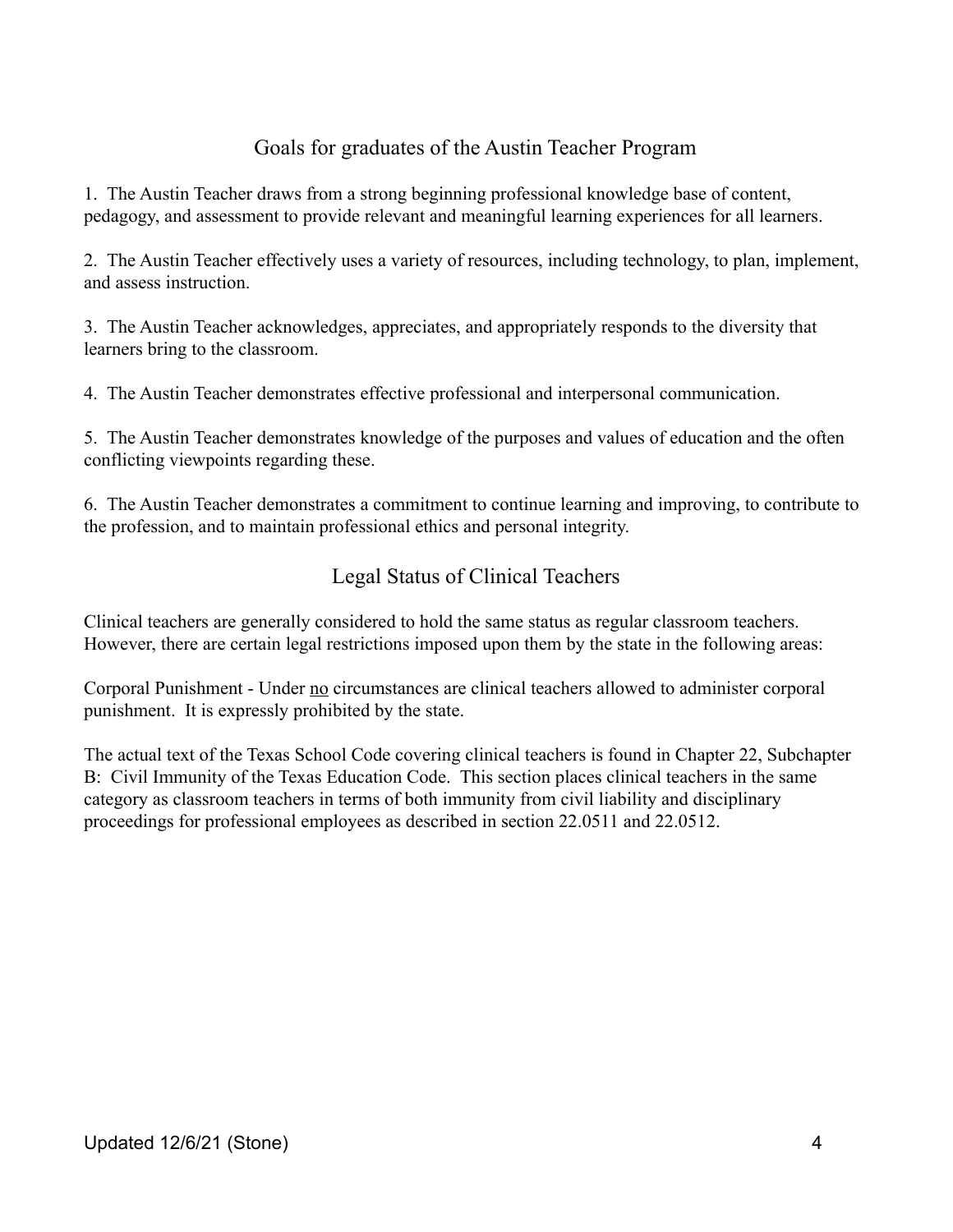### Responsibilities of the Clinical Teacher

Clinical teachers are registered for the college semester and, therefore, will be in their teaching assignment for at least fourteen weeks/70 full days during which time they will follow the school calendar and schedule.

Austin Teachers are expected to follow the policies of the host school district and of the Austin Teacher Program. The Austin Teacher should consult with the clinical cooperating teacher concerning regulations and expectations of the particular campus, i.e. attendance records, lunch count, lesson plans, faculty meetings, grades, progress reports and report cards. Austin Teachers are expected to provide their field supervisor with copies of weekly lesson plans. The Austin Teacher is expected to let the Cooperating Teacher, Principal, and Austin College Field Supervisor know if for any reason they will not be able to teach for the day due to sickness or any other unforeseen occurrence.

Because the graduate teaching experience is strenuous, Austin Teachers are strongly discouraged from holding any other job or taking on any other responsibilities during their teaching experience.

Concurrent with the graduate teaching experience, Austin Teachers return to campus for a seminar course, Instructional Strategies and Literacy in the Content Areas. The weekly seminar provides an opportunity for Austin Teachers to share their classroom experiences, and the faculty coordinator designs experiences to extend students' pedagogical knowledge. Requirements for this course are directly related to the graduate teaching experience and are designed to assist the student in gaining the most from this experience.

Among the requirements for this course are:

- 1. A reflective journal to be submitted as directed on the course syllabi, to the faculty coordinator.
- 2. The development of both short-range and long-range lesson plans, in dividing objectives, materials, procedures, and assessment methods. Austin Teacher graduate clinical teachers should work closely with their cooperating teachers in creating lesson plans. The Austin Teacher should provide the college supervisor with a copy of the lesson plan when they observe.
- 3. Participation in a pre-conference prior to formal observations and scheduling/completing a post-conference within 48 hours of each formal observation.
- 4. Mandatory attendance dates for all ATP Teacher Candidates:
	- a. An in-service program on Wednesday, December 8, 2021 from 9 am to 4 pm.
	- b. Weekly seminar meetings beginning on Wednesday, January 5, 2022. These meetings will be scheduled for each Wednesday from January 5- April 1, 2022 from 5:30 - 8:30 pm.
	- c. A full day PPR Preparation Inservice on Friday, February 18, 2022 from 9:00 am -4:00 pm.
	- d. A full day Finals Day on Friday, May 6, 2022.
- 5. Completing readings and other assignments as appropriate.
- 6. Preparation of a portfolio to be shared during the final Austin College in-service day during finals week.

#### *The Austin Teacher Program is committed to graduating competent, professional teachers. Consequently, students in their graduate clinical teaching experience will be held to high*

#### Updated 12/6/21 (Stone) 5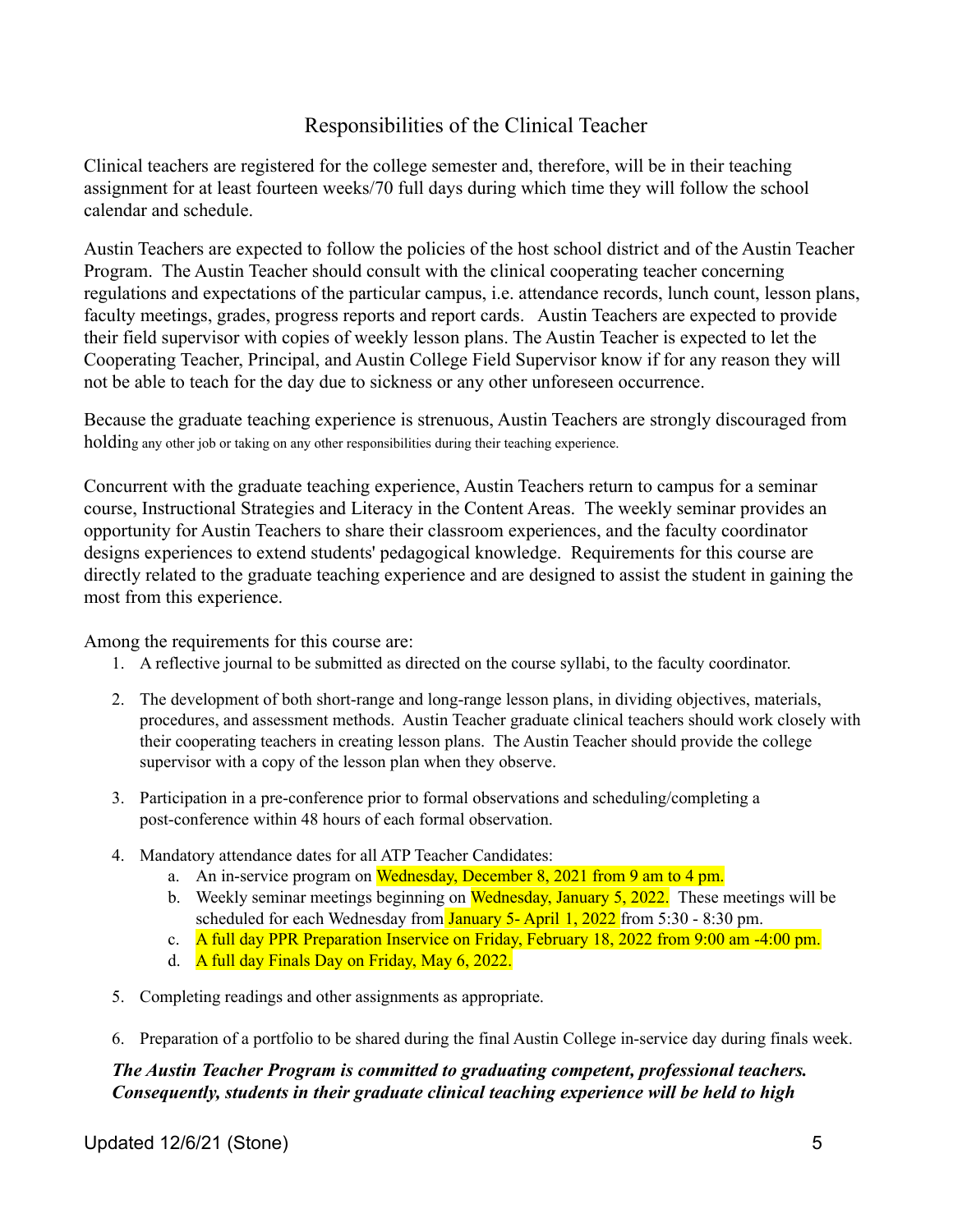#### *standards of performance. If either Austin College or the cooperating school believes a student is not performing satisfactorily and remediation is not successful, the student may be withdrawn from the practicum.*

### Role of the College Field Supervisor

Although the school is the environment in which the Austin Teacher gains experience, it is nevertheless the responsibility of the college supervisor to ensure that those experiences are compatible with the aims and goals of the Austin Teacher Program. Therefore, a major responsibility of the college field supervisor is to communicate those aims and goals to the clinical cooperating teacher. In addition, the college field supervisor is responsible for:

- monitoring the progress of the Austin Teacher and providing support
- **Example 3** making several visits to the Austin Teacher's classroom
- conferring individually with the Austin Teacher after observations
- **•** informing the mentor/cooperating teacher of special strengths of the Austin Teacher
- informing the mentor/cooperating teacher of special concerns about the Austin Teacher for the purpose of remediation
- coordinating the completion of forms and evaluations
- conferring with the clinical cooperating teacher and/or principal periodically
- evaluating the Austin Teacher's performance, formatively and summatively (1 informal visit and 4 evaluations).
- evaluating Austin College Teacher's weekly lesson plans.

# Role of Mentor/Cooperating Teacher

The role of the Mentor/Cooperating teacher is crucial in the development of prospective teachers. Each supervising teacher should:

- be willing to complete a short presentation set on Mentoring Clinical Teachers
- be willing to serve as a mentor to the Austin Teacher by providing support, opportunities, encouragement, advice, and when necessary, addressing concerns openly

(List of possible activities/content to address will be provided)

- staying in contact with the college field supervisor, advising them of any problems as they occur
- returning evaluation/observations (sent electronically) in a timely manner
- verifying student teacher attendance (calendar)
- certified or qualified for certification in the areas being taught.
- demonstrating the professional attitudes necessary to lead Austin Teachers
- **•** demonstrating enthusiasm and originality as a classroom teacher

### Role of the Principal

The role of the principal with the Austin Teacher, as with any teacher, is to support the teacher and to

### Updated 12/6/21 (Stone) 6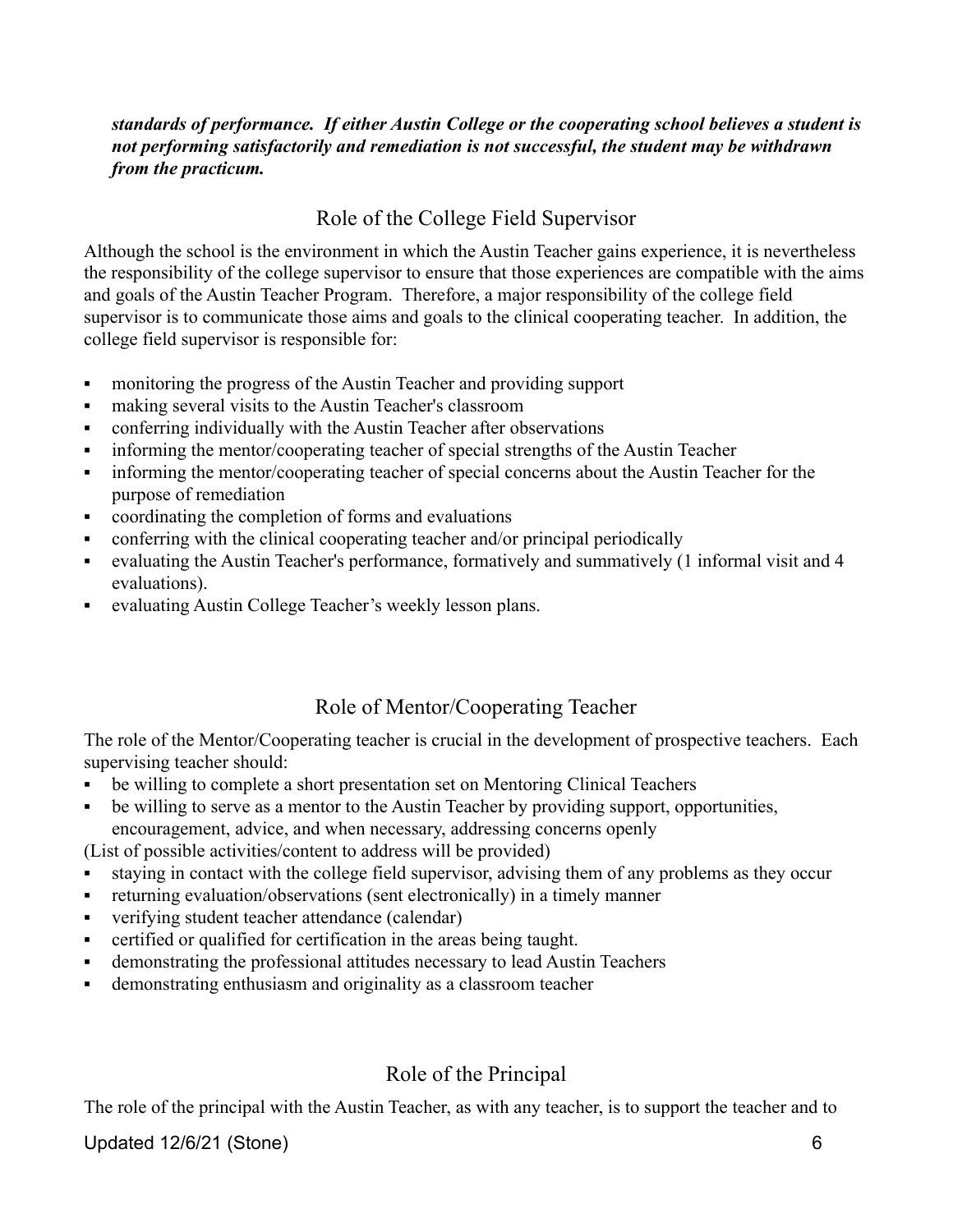serve as an instructional leader. Other responsibilities of the principal in relation to the clinical teacher include the following:

- confer with the clinical cooperating teacher and the Austin Teacher about his/her teaching experience
- if possible, conduct one appraisal using the district's approved process.

# Time-Table and Suggestions for Induction of the Clinical Teacher

For clinical teaching assignments, the expectation regarding assigning responsibilities is: Give the Austin Teacher enough responsibility to make it challenging but not so much as to make it distressing. Austin Teachers already have a good deal of classroom observation and teaching experiences. It is expected that the clinical teacher will assume total responsibility for the teaching assignment for at least eight weeks. The Austin College Field Supervisor generally comes to the clinical teacher's classroom during the first couple of weeks of the assignment. This visit is not designed to be a formal observation, but a time of assessing the classroom environment, visiting with the Mentor Teacher as to goals for the assignment, and supporting the Clinical Teacher. The Austin College Field Supervisor will come at least an additional four times for formal observations. It is expected that after all observations, the Clinical Teacher will meet with the observer (The Austin College Field Supervisor and the Mentor Teacher) to discuss the observation. The suggested schedule for the clinical teacher to assume responsibility of the class:

**First Week** - Orientation, observation and participation. Non-teaching duties may be taken over such as checking roll, grading, etc. By Thursday or Friday they might start teaching on a limited basis. This may include working with individuals and small groups. They should also begin reviewing all materials and guides for the purpose of preparing their course/semester outlines.

**Second Week** - Have plans ready for one class and begin taking full responsibilities for it. Continue preparing plans for remaining teaching responsibilities.

**Third Week** - Add teaching responsibilities as readiness warrants. Mentor teacher should be readily available during these next two weeks.

**Fourth Week** - Continue adding full teaching responsibilities.

**Fifth through twelfth Weeks** - By this time the clinical teacher should have assumed a full load of responsibility for teaching. Naturally, the mentor teacher retains ultimate authority over all that is to occur, and it is expected that the clinical teacher will continue to consult with the mentor teacher about all plans. It is very important during this time to allow the clinical teacher the latitude to "try his/her wings", even at the risk of failing. Continued communication between the mentor teacher, the field supervisor, and the clinical teacher is crucial.

**Last Two Weeks**– Clinical teacher will gradually relinquish teaching responsibilities (i.e. Relinquish one class period, then two class periods) back to the mentor teacher. Observe other classrooms as time permits.

**Note:** The clinical teacher will also need to take their PPR exam this semester. *These will be considered an "excused absence" from clinical teaching, and the Mentor Teacher will need to teach those days.*